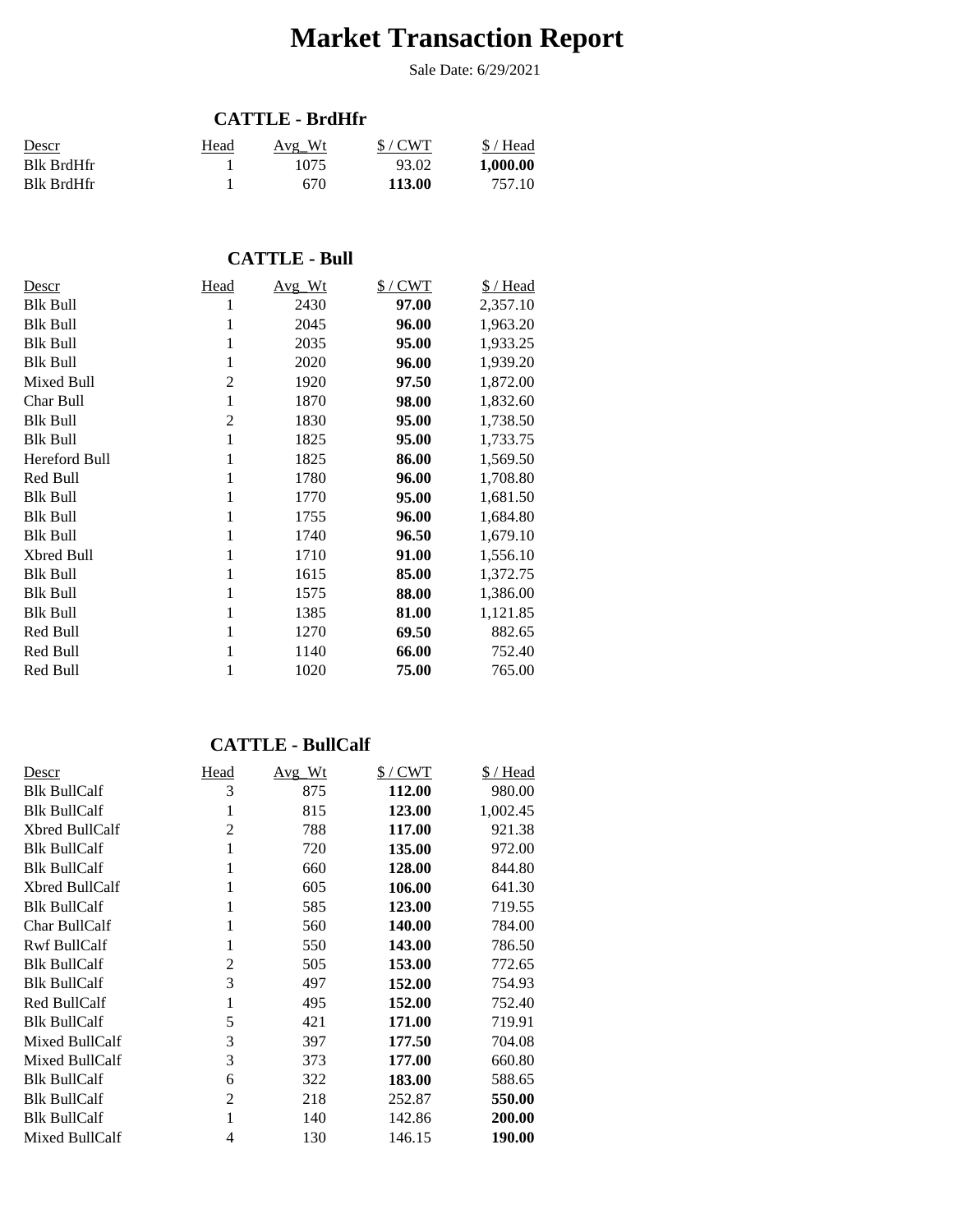**CATTLE - Cow**

| <b>Descr</b>     | Head                    | Avg Wt | $$/$ CWT | \$/Head  |
|------------------|-------------------------|--------|----------|----------|
| <b>Blk Cow</b>   | 1                       | 1850   | 69.00    | 1,276.50 |
| <b>Blk Cow</b>   | $\mathbf{1}$            | 1795   | 67.00    | 1,202.65 |
| <b>Blk Cow</b>   | $\mathbf{1}$            | 1735   | 75.50    | 1,309.92 |
| <b>Blk Cow</b>   | $\mathbf{1}$            | 1715   | 68.00    | 1,166.20 |
| <b>Bwf Cow</b>   | $\mathbf{1}$            | 1645   | 73.00    | 1,200.85 |
| <b>Blk Cow</b>   | $\mathbf{1}$            | 1625   | 74.00    | 1,202.50 |
| <b>Blk Cow</b>   | $\mathbf{1}$            | 1505   | 75.00    | 1,128.75 |
| <b>Blk Cow</b>   | $\overline{2}$          | 1500   | 76.00    | 1,140.00 |
| Red Cow          | $\mathbf{1}$            | 1485   | 70.00    | 1,039.50 |
| Mixed Cow        | $\mathbf{1}$            | 1475   | 60.00    | 885.00   |
| <b>Blk Cow</b>   | $\mathbf{1}$            | 1445   | 76.00    | 1,098.20 |
| <b>Blk Cow</b>   | $\mathbf{1}$            | 1430   | 68.00    | 972.40   |
| <b>Blk Cow</b>   | $\mathbf{1}$            | 1405   | 76.00    | 1,067.80 |
| Mixed Cow        | $\mathbf{1}$            | 1395   | 75.75    | 1,056.71 |
| <b>Blk Cow</b>   | $\overline{c}$          | 1385   | 68.00    | 941.80   |
| <b>Blk Cow</b>   | 3                       | 1382   | 74.50    | 1,029.34 |
| <b>Blk Cow</b>   | $\mathbf{1}$            | 1375   | 75.00    | 1,031.25 |
| Mixed Cow        | 6                       | 1367   | 72.00    | 984.00   |
| <b>Blk Cow</b>   | 9                       | 1357   | 70.00    | 949.67   |
| <b>Mixed Cow</b> | 15                      | 1355   | 76.00    | 1,029.55 |
| <b>Blk Cow</b>   | $\overline{4}$          | 1335   | 75.00    | 1,001.25 |
| Red Cow          | $\mathbf{1}$            | 1325   | 72.00    | 954.00   |
| <b>Blk Cow</b>   | $\mathbf{1}$            | 1325   | 62.00    | 821.50   |
| Mixed Cow        | 15                      | 1324   | 77.00    | 1,019.48 |
| <b>Mixed Cow</b> | $\overline{2}$          | 1323   | 68.00    | 899.30   |
| <b>Blk Cow</b>   | $\mathbf{1}$            | 1320   | 71.00    | 937.20   |
|                  |                         |        |          |          |
| Red Cow          | $\overline{c}$          | 1315   | 80.50    | 1,058.58 |
| <b>Blk Cow</b>   | $\mathbf{1}$            | 1315   | 67.00    | 881.05   |
| Mixed Cow        | 10                      | 1306   | 76.50    | 999.09   |
| Mixed Cow        | 14                      | 1304   | 77.00    | 1,004.30 |
| <b>Mixed Cow</b> | 15                      | 1301   | 76.00    | 988.51   |
| Mixed Cow        | 15                      | 1286   | 76.00    | 977.36   |
| <b>Blk Cow</b>   | $\mathbf{1}$            | 1285   | 70.00    | 899.50   |
| <b>Blk Cow</b>   | 1                       | 1265   | 74.00    | 936.10   |
| Char Cow         | $\mathbf{1}$            | 1265   | 60.00    | 759.00   |
| <b>Mixed Cow</b> | $\overline{\mathbf{c}}$ | 1263   | 73.00    | 921.63   |
| <b>Blk Cow</b>   | 1                       | 1260   | 71.00    | 894.60   |
| <b>Blk Cow</b>   | $\mathbf{1}$            | 1255   | 68.50    | 859.67   |
| Red Cow          | $\mathbf{1}$            | 1255   | 60.00    | 753.00   |
| Red Cow          | $\mathbf{1}$            | 1255   | 60.00    | 753.00   |
| Red Cow          | $\overline{2}$          | 1250   | 70.50    | 881.25   |
| Mixed Cow        | 15                      | 1245   | 74.50    | 927.77   |
| <b>Blk Cow</b>   | $\mathfrak{2}$          | 1245   | 69.00    | 859.05   |
| <b>Bwf Cow</b>   | $\mathbf{1}$            | 1245   | 64.00    | 796.80   |
| <b>Blk Cow</b>   | $\mathbf{1}$            | 1245   | 68.27    | 850.00   |
| <b>Blk Cow</b>   | $\mathbf{1}$            | 1240   | 68.00    | 843.20   |
| <b>Blk Cow</b>   | $\mathbf{1}$            | 1240   | 71.00    | 880.40   |
| Mixed Cow        | 9                       | 1235   | 74.00    | 913.90   |
| Mixed Cow        | 15                      | 1233   | 73.00    | 900.33   |
| Red Cow          | $\mathbf{1}$            | 1230   | 79.00    | 971.70   |
| <b>Blk Cow</b>   | 3                       | 1227   | 69.00    | 846.40   |
| <b>Blk Cow</b>   | $\mathbf{1}$            | 1225   | 70.50    | 863.62   |
| Mixed Cow        | 15                      | 1225   | 71.25    | 872.58   |
| <b>Blk Cow</b>   | $\mathbf{1}$            | 1220   | 67.00    | 817.40   |
| <b>Bwf Cow</b>   | $\mathbf{1}$            | 1210   | 61.00    | 738.10   |
| Mixed Cow        | 17                      | 1191   | 70.00    | 833.41   |
| Mixed Cow        | 17                      | 1189   | 74.00    | 880.16   |
| Mixed Cow        | 15                      | 1184   | 71.00    | 840.64   |
| <b>Blk Cow</b>   | $\overline{4}$          | 1178   | 70.00    | 824.25   |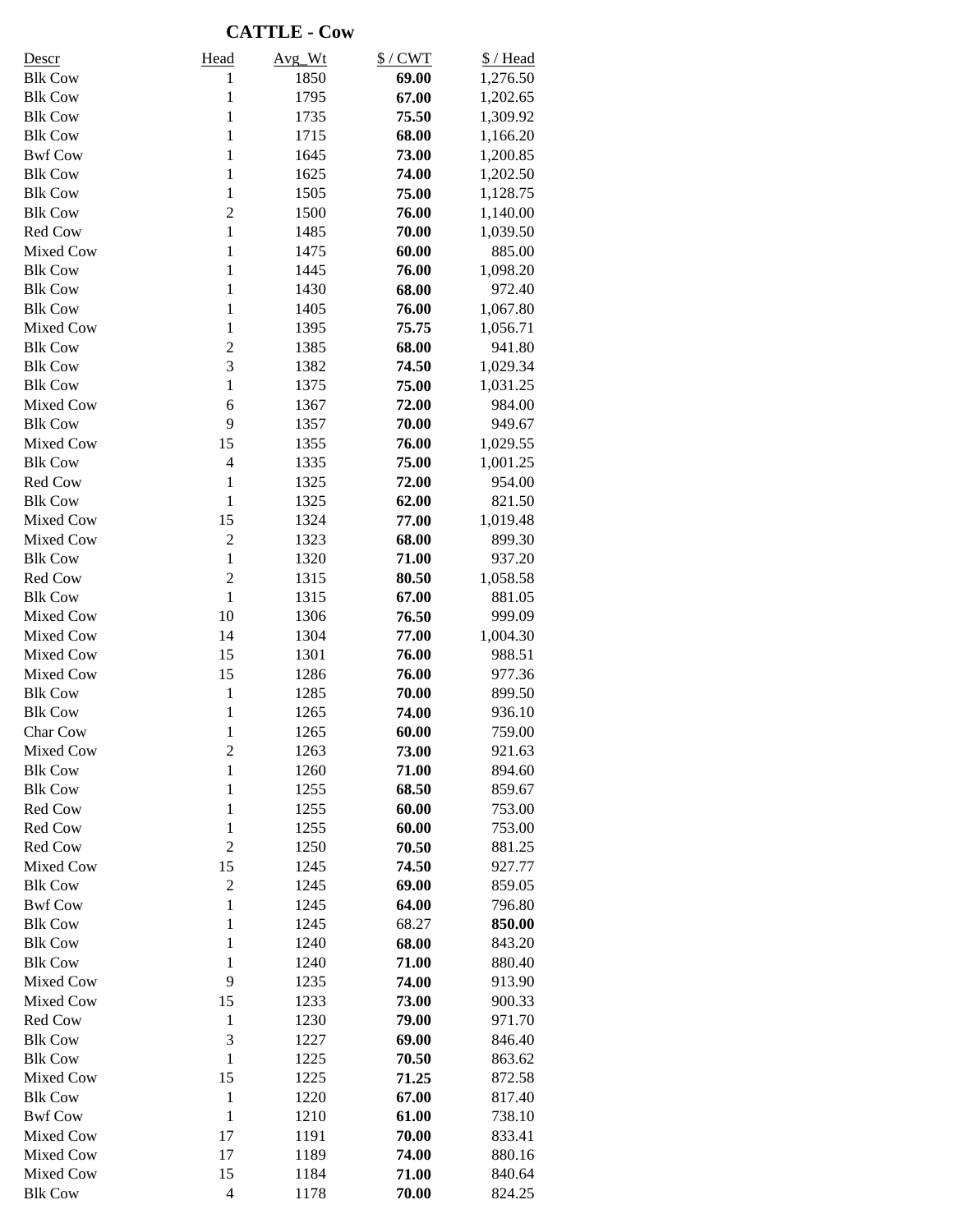| Mixed Cow      | $\boldsymbol{2}$         | 1173 | 72.00  | 844.20   |
|----------------|--------------------------|------|--------|----------|
| Mixed Cow      | 14                       | 1172 | 71.25  | 835.15   |
| <b>Blk Cow</b> | $\sqrt{2}$               | 1155 | 69.00  | 796.95   |
| <b>Blk Cow</b> | $\overline{\mathcal{L}}$ | 1155 | 68.00  | 785.40   |
| Mixed Cow      | 15                       | 1153 | 73.50  | 847.21   |
| Mixed Cow      | 13                       | 1145 | 66.50  | 761.42   |
| Mixed Cow      | 16                       | 1140 | 74.00  | 843.60   |
| Mixed Cow      | 15                       | 1139 | 74.00  | 843.11   |
| <b>Blk Cow</b> | 13                       | 1138 | 65.50  | 745.19   |
| Mixed Cow      | 15                       | 1137 | 73.50  | 835.94   |
| <b>Bwf Cow</b> | $\mathbf{1}$             | 1135 | 10.00  | 113.50   |
| <b>Blk Cow</b> | 13                       | 1135 | 66.00  | 748.85   |
| <b>Blk Cow</b> | 6                        | 1132 | 64.25  | 727.10   |
| <b>Blk Cow</b> | $\mathbf{1}$             | 1130 | 63.00  | 711.90   |
| <b>Blk Cow</b> | $\overline{c}$           | 1130 | 63.00  | 711.90   |
| <b>Rwf Cow</b> | $\mathbf{1}$             | 1125 | 66.00  | 742.50   |
| <b>Blk Cow</b> | $\mathbf{1}$             | 1115 | 64.00  | 713.60   |
| <b>Blk Cow</b> | $\mathbf{1}$             | 1115 | 58.00  | 646.70   |
| Mixed Cow      | 13                       | 1110 | 73.00  | 810.30   |
| Red Cow        | $\mathbf{1}$             | 1110 | 66.00  | 732.60   |
|                |                          |      |        |          |
| <b>Blk Cow</b> | $\mathbf{1}$             | 1100 | 65.00  | 715.00   |
| Mixed Cow      | 15                       | 1100 | 65.25  | 717.75   |
| <b>Bwf Cow</b> | $\overline{c}$           | 1093 | 65.50  | 715.59   |
| Xbred Cow      | $\mathbf{1}$             | 1090 | 72.00  | 784.80   |
| Mixed Cow      | 14                       | 1082 | 64.25  | 695.28   |
| <b>Blk Cow</b> | $\mathbf{1}$             | 1075 | 107.91 | 1,160.00 |
| <b>Blk Cow</b> | $\overline{4}$           | 1075 | 65.00  | 698.75   |
| Red Cow        | $\mathbf{1}$             | 1070 | 64.00  | 684.80   |
| <b>Rwf Cow</b> | $\mathbf{1}$             | 1070 | 60.00  | 642.00   |
| Mixed Cow      | $\overline{c}$           | 1068 | 65.00  | 693.88   |
| <b>Blk Cow</b> | $\mathbf{1}$             | 1055 | 61.00  | 643.55   |
| Mixed Cow      | 12                       | 1055 | 63.50  | 669.93   |
| Red Cow        | $\mathbf{1}$             | 1055 | 64.00  | 675.20   |
| <b>Blk Cow</b> | $\mathbf{1}$             | 1050 | 59.00  | 619.50   |
| <b>Blk Cow</b> | $\overline{c}$           | 1030 | 65.00  | 669.50   |
| Red Cow        | $\mathbf{1}$             | 1030 | 65.00  | 669.50   |
| Mixed Cow      | 3                        | 1022 | 65.00  | 664.08   |
| <b>Blk Cow</b> | 1                        | 1010 | 66.00  | 666.60   |
| Mixed Cow      | 11                       | 1007 | 61.00  | 614.44   |
| <b>Blk Cow</b> | $\mathbf{1}$             | 1005 | 65.00  | 653.25   |
| <b>Blk Cow</b> | $\mathbf{1}$             | 995  | 59.00  | 587.05   |
| <b>Blk Cow</b> | 8                        | 994  | 58.00  | 576.74   |
| <b>Blk Cow</b> | $\mathbf{1}$             | 990  | 30.00  | 297.00   |
| <b>Blk Cow</b> | $\mathbf{1}$             | 975  | 65.00  | 633.75   |
| <b>Rwf Cow</b> | $\mathbf{1}$             | 965  | 64.00  | 617.60   |
| Mixed Cow      | 7                        | 951  | 67.00  | 637.46   |
| <b>Blk Cow</b> | $\mathbf{1}$             | 915  | 69.00  | 631.35   |
| Mixed Cow      | $\overline{4}$           | 878  | 66.00  | 579.15   |
| <b>Blk Cow</b> | $\mathbf{1}$             | 865  | 89.60  | 775.00   |
| Xbred Cow      | $\overline{\mathcal{L}}$ | 863  | 54.00  | 465.75   |
|                |                          | 850  |        |          |
| Xbred Cow      | $\mathbf{1}$             |      | 55.00  | 467.50   |
| <b>Blk Cow</b> | 6                        | 848  | 68.00  | 576.30   |
| Char Cow       | $\mathbf{1}$             | 810  | 5.00   | 40.50    |
| <b>Bwf Cow</b> | $\mathbf{1}$             | 810  | 29.00  | 234.90   |
| Red Cow        | $\mathbf{1}$             | 795  | 60.00  | 477.00   |
| <b>Blk Cow</b> | 3                        | 782  | 66.00  | 515.90   |
| Xbred Cow      | $\mathbf{1}$             | 765  | 29.00  | 221.85   |
| Xbred Cow      | 1                        | 645  | 31.00  | 199.95   |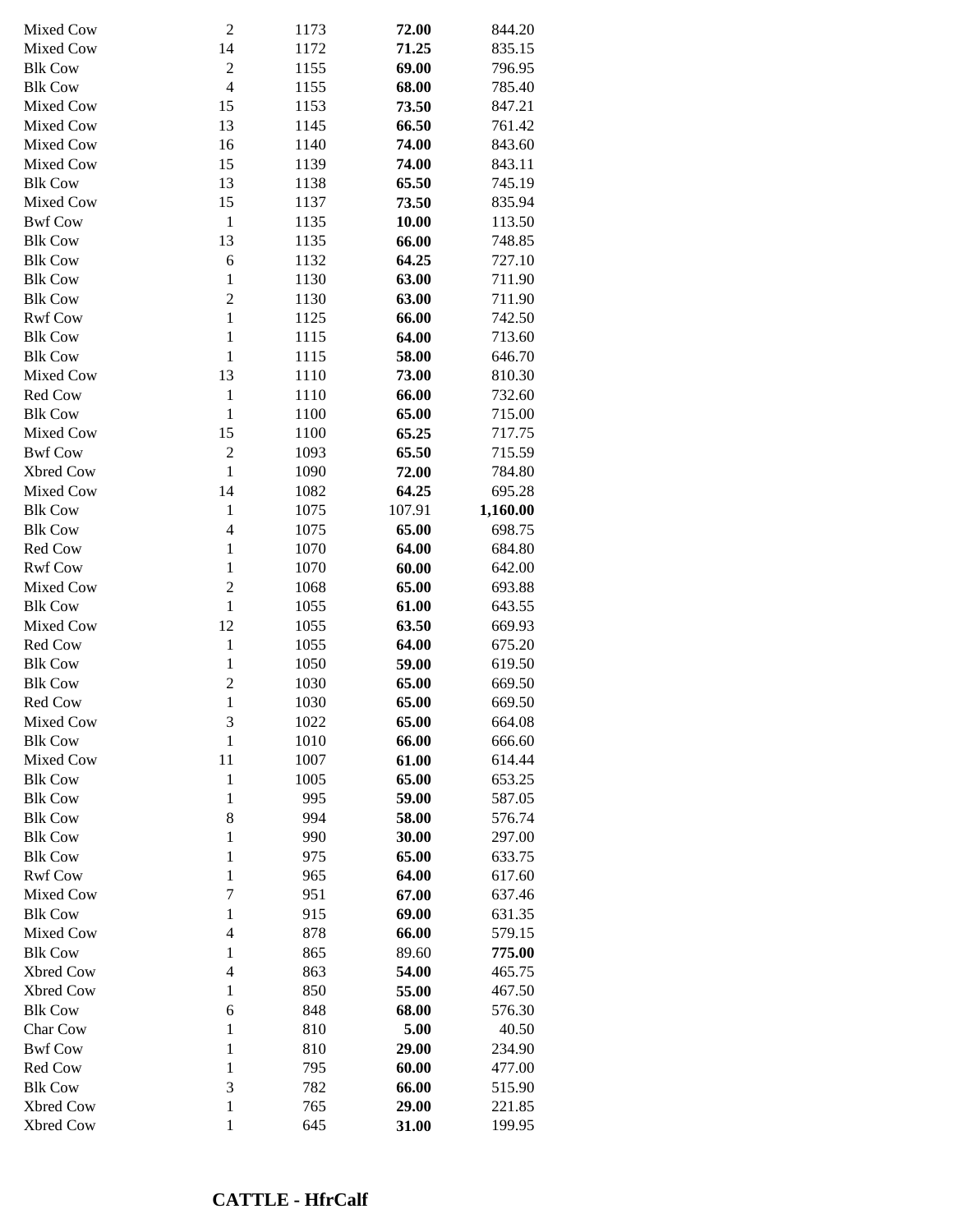| Descr              | Head | Avg Wt | $$/$ CWT | $$/$ Head |
|--------------------|------|--------|----------|-----------|
| <b>Blk HfrCalf</b> | 2    | 588    | 134.00   | 787.25    |
| <b>Blk HfrCalf</b> | 3    | 575    | 134.00   | 770.50    |
| <b>Blk HfrCalf</b> | 1    | 530    | 134.00   | 710.20    |
| <b>Blk HfrCalf</b> | 14   | 478    | 150.00   | 716.79    |
| <b>Blk HfrCalf</b> | 7    | 473    | 150.00   | 709.29    |
| <b>Blk HfrCalf</b> | 2    | 433    | 151.00   | 653.08    |
| <b>Blk HfrCalf</b> | 1    | 410    | 150.00   | 615.00    |
| <b>Blk HfrCalf</b> | 13   | 382    | 161.00   | 614.90    |
| Xbred HfrCalf      | 1    | 350    | 100.00   | 350.00    |
| <b>Rwf HfrCalf</b> | 1    | 345    | 147.00   | 507.15    |
| <b>Blk HfrCalf</b> | 1    | 325    | 150.00   | 487.50    |
| Char HfrCalf       | 1    | 295    | 156.00   | 460.20    |
| <b>Blk HfrCalf</b> | 4    | 253    | 158.42   | 400.00    |
| Mixed HfrCalf      | 2    | 223    | 143.82   | 320.00    |
| Mixed HfrCalf      | 1    | 210    | 100.00   | 210.00    |
| <b>Blk HfrCalf</b> | 1    | 195    | 223.08   | 435.00    |
| <b>Blk HfrCalf</b> | 1    | 160    | 93.75    | 150.00    |
| Mixed HfrCalf      | 2    | 150    | 183.33   | 275.00    |
| <b>Blk HfrCalf</b> | 3    | 150    | 223.33   | 335.00    |
| Mixed HfrCalf      | 7    | 137    | 145.83   | 200.00    |
| <b>Bwf HfrCalf</b> | 1    | 130    | 161.54   | 210.00    |
| Red HfrCalf        | 1    | 90     | 138.89   | 125.00    |

## **CATTLE - HfrYrl**

| Descr             | Head           | Avg Wt | $$/$ CWT | \$/Head  |
|-------------------|----------------|--------|----------|----------|
| Mixed HfrYrl      | 7              | 888    | 119.00   | 1,056.55 |
| Char HfrYrl       | $\mathbf{1}$   | 845    | 75.00    | 633.75   |
| <b>Blk HfrYrl</b> | $\overline{c}$ | 840    | 122.00   | 1,024.80 |
| <b>Blk HfrYrl</b> | $\overline{2}$ | 820    | 124.00   | 1,016.80 |
| <b>Blk HfrYrl</b> | 114            | 807    | 142.10   | 1,146.90 |
| <b>Blk HfrYrl</b> | 3              | 803    | 115.00   | 923.83   |
| Mixed HfrYrl      | 74             | 797    | 139.00   | 1,108.43 |
| <b>Blk HfrYrl</b> | 9              | 777    | 128.00   | 994.84   |
| Mixed HfrYrl      | 65             | 759    | 140.00   | 1,062.92 |
| <b>Blk HfrYrl</b> | 66             | 750    | 140.75   | 1,054.99 |
| Mixed HfrYrl      | 10             | 750    | 140.00   | 1,049.30 |
| <b>Blk HfrYrl</b> | $\mathbf{1}$   | 740    | 120.00   | 888.00   |
| Mixed HfrYrl      | 60             | 701    | 142.00   | 995.42   |
| <b>Blk HfrYrl</b> | $\mathbf{1}$   | 700    | 110.00   | 770.00   |
| <b>Blk HfrYrl</b> | 3              | 698    | 138.00   | 963.70   |
| <b>Blk HfrYrl</b> | $\mathbf{1}$   | 690    | 121.00   | 834.90   |
| <b>Blk HfrYrl</b> | 5              | 687    | 140.00   | 961.80   |
| <b>Blk HfrYrl</b> | $\overline{2}$ | 665    | 144.00   | 957.60   |
| Mixed HfrYrl      | 27             | 663    | 142.00   | 941.67   |
| <b>Blk HfrYrl</b> | $\mathbf{1}$   | 640    | 131.50   | 841.60   |
| <b>Blk HfrYrl</b> | 3              | 630    | 140.00   | 882.00   |
| <b>Blk HfrYrl</b> | 9              | 626    | 146.00   | 914.12   |
| <b>Blk HfrYrl</b> | 14             | 622    | 144.50   | 898.48   |
| <b>Blk HfrYrl</b> | 3              | 615    | 140.00   | 861.00   |
| <b>Blk HfrYrl</b> | $\overline{7}$ | 598    | 144.50   | 863.90   |
| <b>Blk HfrYrl</b> | $\overline{7}$ | 557    | 152.50   | 849.64   |
| Rwf HfrYrl        | $\mathbf{1}$   | 540    | 116.00   | 626.40   |
| <b>Blk HfrYrl</b> | $\overline{c}$ | 525    | 144.50   | 758.63   |
| <b>Blk HfrYrl</b> | 3              | 472    | 156.00   | 735.80   |
| <b>Blk HfrYrl</b> | 5              | 462    | 155.50   | 718.41   |
| Mixed HfrYrl      | 34             | 461    | 162.00   | 747.11   |
| <b>Blk HfrYrl</b> | 1              | 445    | 150.00   | 667.50   |
| Mixed HfrYrl      | $\overline{2}$ | 440    | 155.00   | 682.00   |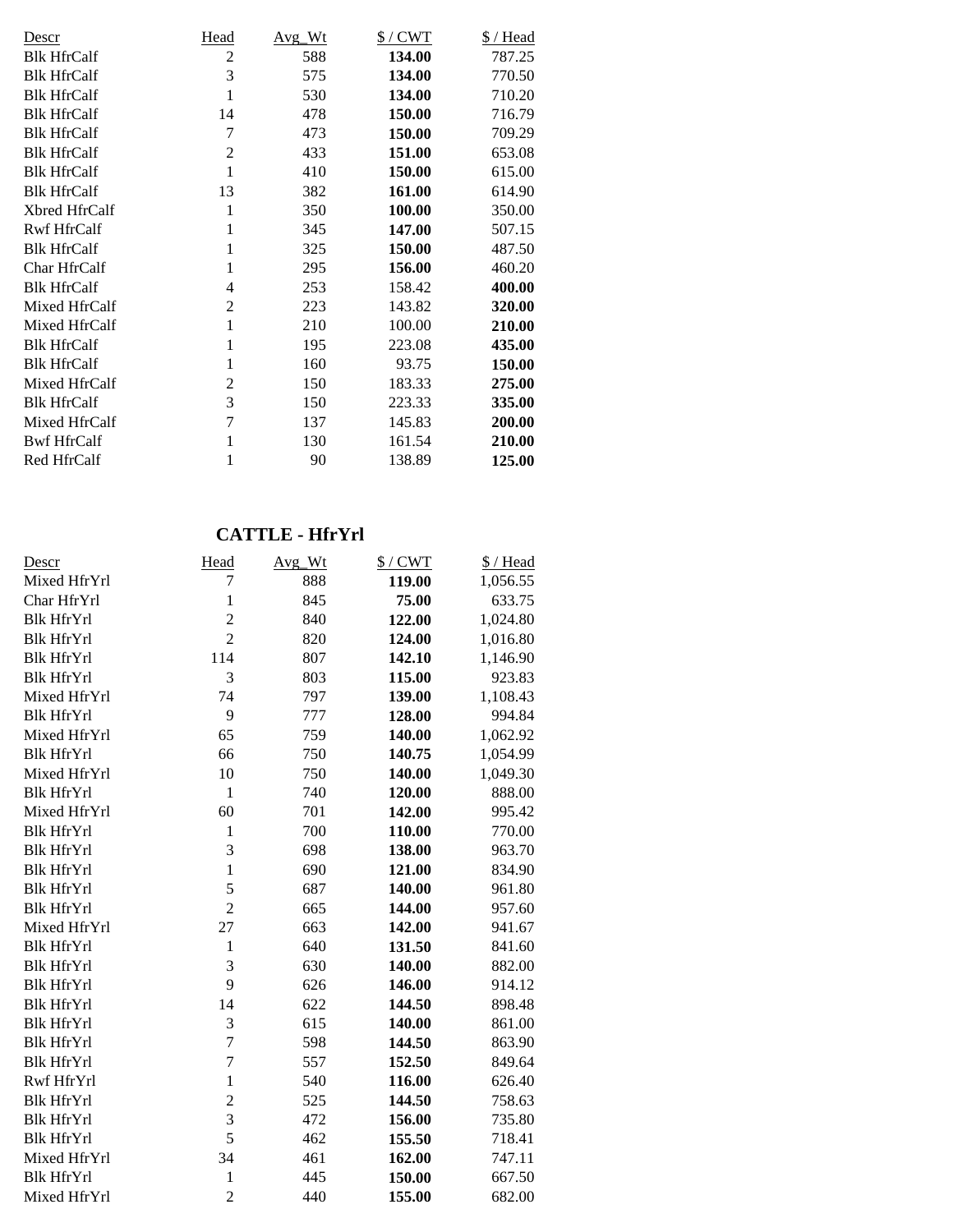| Blk HfrYrl   |    | 410 | 145.00 | 594.50 |
|--------------|----|-----|--------|--------|
| Mixed HfrYrl | 33 | 390 | 168.00 | 655.20 |
| Blk HfrYrl   | 4  | 310 | 136.00 | 421.60 |
| Mixed HfrYrl | Δ  | 278 | 144.14 | 400.00 |

#### **CATTLE - MexStr**

| Descr        | Head | Avg Wt | S/CWT | $$/$ Head |
|--------------|------|--------|-------|-----------|
| Xbred MexStr |      | 930    | 2.50  | 23.25     |

# **CATTLE - Pair**

| Descr                                  | Head | Avg Wt | S/CWT  | \$/Head  |
|----------------------------------------|------|--------|--------|----------|
| <b>Rwf PAIR</b>                        | ↖    | 1528   | 88.35  | 1,350.00 |
| <b>B</b> <sub>R</sub> PA <sub>IR</sub> |      | 1185   | 118.14 | 1,400.00 |
| <b>Char PAIR</b>                       |      | 1110   | 110.36 | 1,225.00 |
| <b>B</b> <sub>R</sub> PA <sub>IR</sub> |      | 1085   | 119.82 | 1.300.00 |

## **CATTLE - StrCalf**

| Descr              | Head | Avg Wt | $$/$ CWT | \$/Head |
|--------------------|------|--------|----------|---------|
| <b>Blk StrCalf</b> |      | 645    | 143.00   | 922.35  |
| <b>Blk StrCalf</b> | 5    | 591    | 148.00   | 874.68  |
| <b>Blk StrCalf</b> | 3    | 502    | 169.00   | 847.82  |
| Mixed StrCalf      | 2    | 470    | 148.00   | 695.60  |
| <b>Blk StrCalf</b> | 7    | 434    | 184.00   | 799.09  |
| <b>Blk StrCalf</b> | 4    | 391    | 177.00   | 692.51  |
| <b>Blk StrCalf</b> | 3    | 362    | 172.50   | 623.87  |
| <b>Blk StrCalf</b> |      | 260    | 15.38    | 40.00   |
| <b>Blk StrCalf</b> |      | 240    | 177.08   | 425.00  |
| Mixed StrCalf      | 5    | 171    | 219.30   | 375.00  |
| Mixed StrCalf      | 2    | 158    | 165.08   | 260.00  |
| <b>Blk StrCalf</b> | 2    | 153    | 163.93   | 250.00  |
| <b>Blk StrCalf</b> |      | 115    | 247.83   | 285.00  |

# **CATTLE - StrYrl**

| Descr        | Head           | Avg Wt | $$/$ CWT | \$/Head  |
|--------------|----------------|--------|----------|----------|
| Blk StrYrl   | 1              | 1325   | 1.00     | 13.25    |
| Mixed StrYrl | $\overline{2}$ | 1148   | 112.00   | 1,285.20 |
| Blk StrYrl   | 1              | 1115   | 109.00   | 1,215.35 |
| Mixed StrYrl | $\overline{2}$ | 1078   | 117.00   | 1,260.68 |
| Mixed StrYrl | 58             | 1014   | 143.75   | 1,457.58 |
| Mixed StrYrl | 60             | 992    | 140.00   | 1,388.10 |
| Bwf StrYrl   | 1              | 990    | 111.00   | 1,098.90 |
| Mixed StrYrl | 61             | 989    | 142.60   | 1,409.75 |
| Mixed StrYrl | 62             | 988    | 144.10   | 1,424.38 |
| Blk StrYrl   | 1              | 985    | 110.00   | 1,083.50 |
| Mixed StrYrl | 61             | 983    | 141.10   | 1,387.52 |
| Char StrYrl  | 1              | 975    | 1.00     | 9.75     |
| Mixed StrYrl | 53             | 947    | 146.50   | 1,386.64 |
| Mixed StrYrl | 55             | 941    | 147.75   | 1,389.92 |
| Mixed StrYrl | 52             | 935    | 149.35   | 1,395.99 |
| Blk StrYrl   | $\overline{2}$ | 890    | 133.00   | 1,183.70 |
| Blk StrYrl   | 1              | 885    | 85.00    | 752.25   |
| Mixed StrYrl | 61             | 880    | 148.50   | 1,307.29 |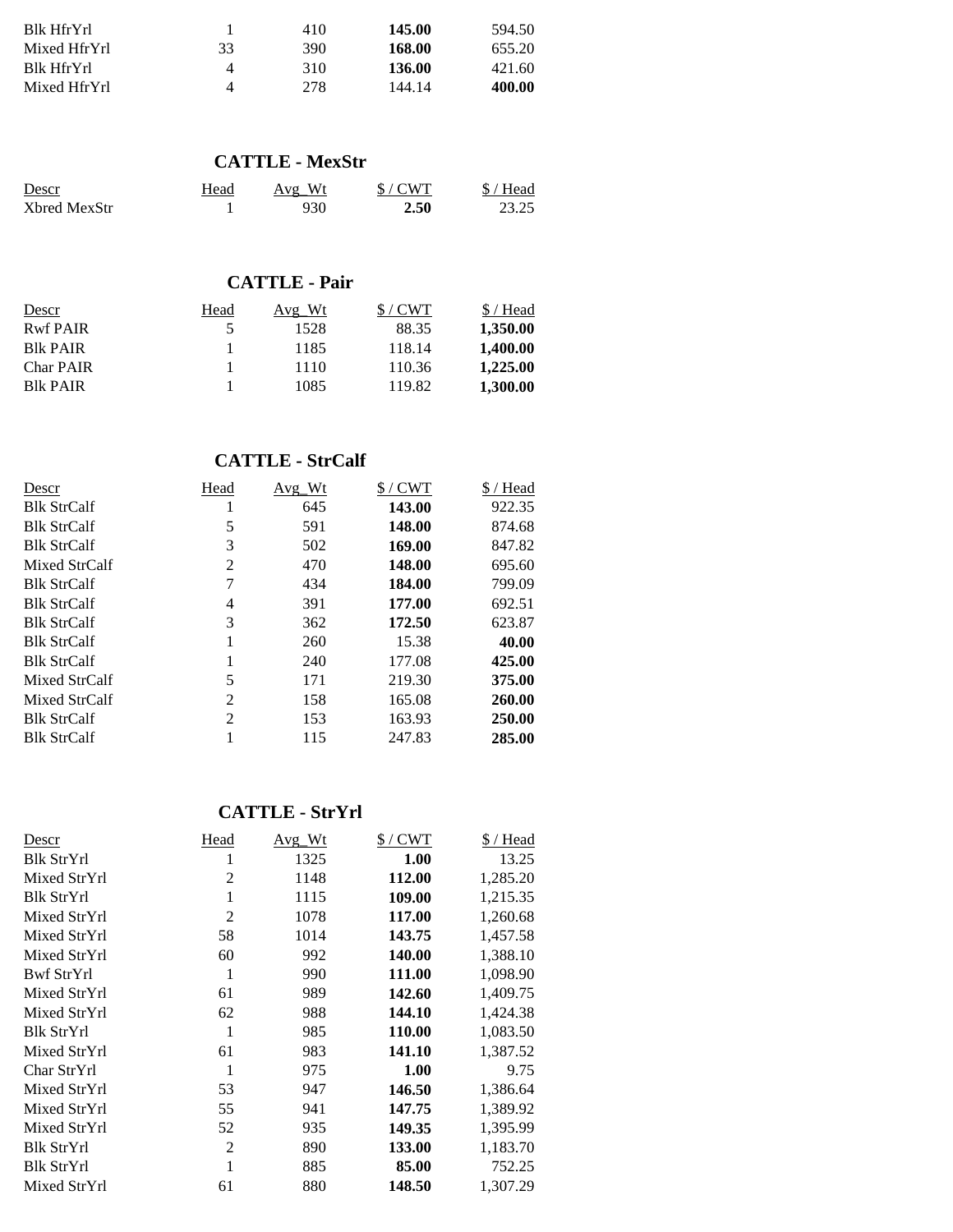| Red StrYrl        | $\mathbf{1}$             | 880 | 1.00   | 8.80     |
|-------------------|--------------------------|-----|--------|----------|
| Red StrYrl        | $\mathbf{1}$             | 880 | 135.00 | 1,188.00 |
| <b>Blk StrYrl</b> | $\overline{c}$           | 880 | 141.00 | 1,240.80 |
| Mixed StrYrl      | 61                       | 870 | 148.75 | 1,293.64 |
| <b>Blk StrYrl</b> | $\mathbf{1}$             | 865 | 1.00   | 8.65     |
| <b>Blk StrYrl</b> | $\mathbf{1}$             | 840 | 135.00 | 1,134.00 |
| Mixed StrYrl      | 14                       | 828 | 147.00 | 1,216.95 |
| Mixed StrYrl      | 36                       | 816 | 137.00 | 1,117.31 |
| <b>Blk StrYrl</b> | $\mathbf{1}$             | 815 | 127.00 | 1,035.05 |
| Mixed StrYrl      | $\overline{c}$           | 793 | 116.00 | 919.30   |
| <b>Blk StrYrl</b> | $\mathbf{1}$             | 790 | 136.00 | 1,074.40 |
| Char StrYrl       | $\mathbf{1}$             | 780 | 1.00   | 7.80     |
| Mixed StrYrl      | 20                       | 775 | 150.50 | 1,166.75 |
| Mixed StrYrl      | 3                        | 775 | 141.00 | 1,092.75 |
| Char StrYrl       | $\mathbf{1}$             | 770 | 1.00   | 7.70     |
| Mixed StrYrl      | 9                        | 750 | 119.00 | 892.50   |
| <b>Blk StrYrl</b> | $\overline{\mathcal{L}}$ | 749 | 153.00 | 1,145.59 |
| Mixed StrYrl      | 13                       | 731 | 138.00 | 1,008.99 |
| <b>Blk StrYrl</b> | 5                        | 722 | 157.00 | 1,133.54 |
| <b>Blk StrYrl</b> | $\mathbf{1}$             | 705 | 160.00 | 1,128.00 |
| Mixed StrYrl      | 8                        | 701 | 158.00 | 1,106.99 |
| <b>Blk StrYrl</b> | $\mathbf{1}$             | 685 | 126.00 | 863.10   |
| Mixed StrYrl      | 3                        | 675 | 155.00 | 1,046.25 |
| Red StrYrl        | $\mathbf{1}$             | 675 | 142.00 | 958.50   |
| Mixed StrYrl      | 12                       | 673 | 158.00 | 1,062.55 |
| <b>Blk StrYrl</b> | 3                        | 660 | 159.00 | 1,049.40 |
| Mixed StrYrl      | 13                       | 651 | 158.00 | 1,028.22 |
| Mixed StrYrl      | 21                       | 645 | 159.00 | 1,025.17 |
| Mixed StrYrl      | 25                       | 632 | 149.00 | 941.68   |
| Xbred StrYrl      | $\overline{4}$           | 630 | 127.00 | 800.10   |
| <b>Blk StrYrl</b> | $\mathbf{1}$             | 620 | 71.00  | 440.20   |
| <b>Blk StrYrl</b> | 4                        | 616 | 166.00 | 1,022.98 |
| <b>Blk StrYrl</b> | $\mathbf{1}$             | 605 | 133.00 | 804.65   |
| <b>Blk StrYrl</b> | 3                        | 597 | 163.00 | 972.57   |
| Mixed StrYrl      | 6                        | 565 | 169.00 | 954.85   |
| <b>Blk StrYrl</b> | 9                        | 553 | 176.00 | 972.89   |
| Blk StrYrl        | $\overline{\mathbf{c}}$  | 530 | 168.00 | 890.40   |
| Char StrYrl       | $\mathbf{1}$             | 515 | 184.00 | 947.60   |
| Mixed StrYrl      | 27                       | 502 | 184.00 | 923.41   |
| <b>Blk StrYrl</b> | 6                        | 502 | 170.00 | 852.83   |
| Red StrYrl        | $\mathbf{1}$             | 485 | 5.00   | 24.25    |
| <b>Blk StrYrl</b> | 3                        | 473 | 180.00 | 852.00   |
| Mixed StrYrl      | 3                        | 462 | 43.00  | 198.52   |
| Mixed StrYrl      | 5                        | 419 | 185.00 | 775.15   |
| Mixed StrYrl      | 44                       | 414 | 193.00 | 798.76   |
| <b>Blk StrYrl</b> | $\mathbf{1}$             | 370 | 127.00 | 469.90   |
| Mixed StrYrl      | 4                        | 259 | 216.43 | 560.00   |
| Red StrYrl        | 1                        | 200 | 155.00 | 310.00   |